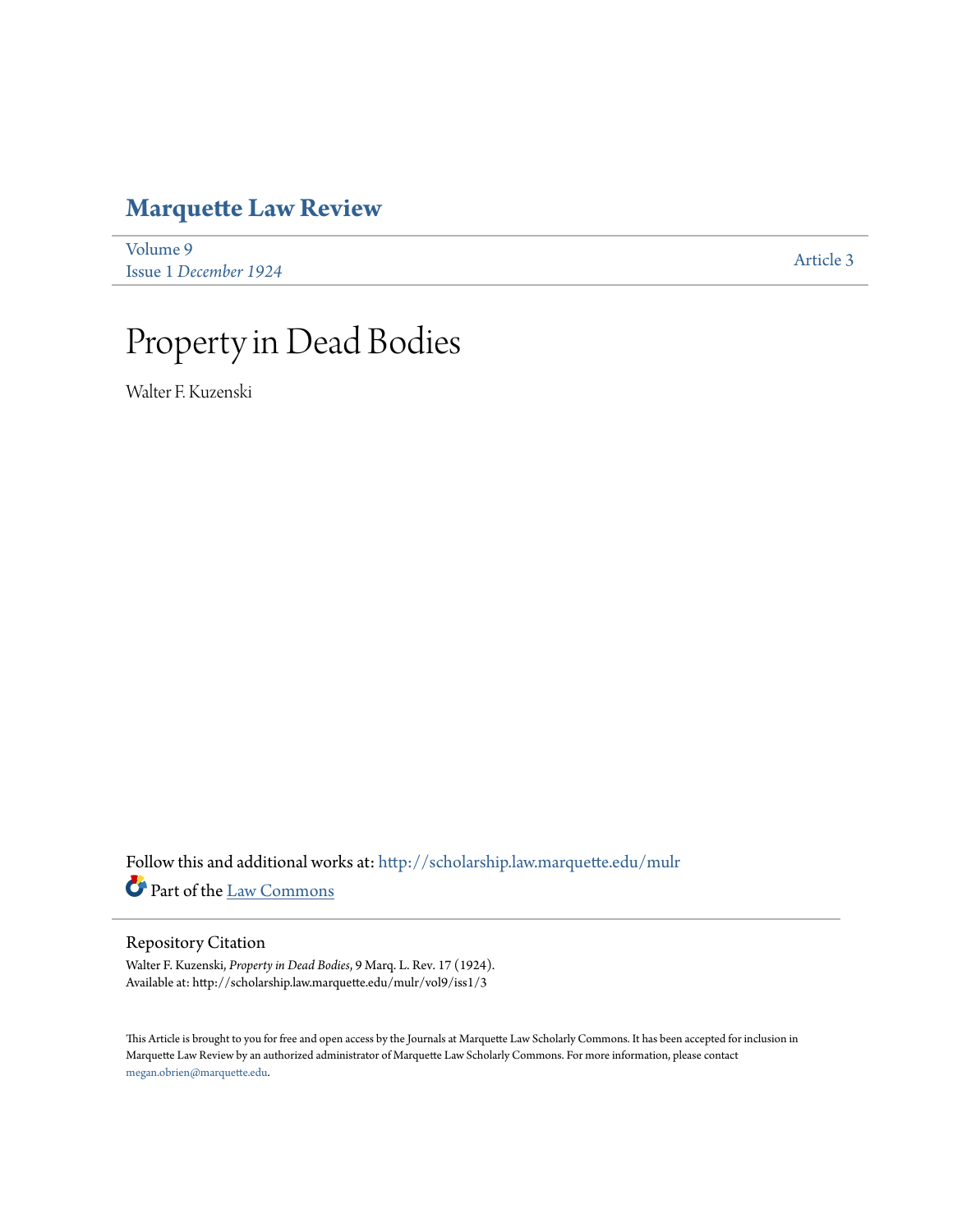# PROPERTY IN **DEAD BODIES**

#### By WALTER F. KUZENSKI

**PIRE are few questions in the entire field of law that are so pro-1** lific a source of interest as whether or not there exists a property right in a dead body. It is certain under the modern conception of the law applicable that there can be no *commercial* property in a dead body. The wide divergence of opinion lies in whether there is that right to possession which apparently is an incident of an absolute or qualified property interest.

Most of the discussion of the law of dead bodies, such as the very learned one of R. S. Guerney in IO *Cent. L. J.,* **303-325** treats the subject principally from the duty that lies on the nearest relative to bury his dead. Indeed, Mr. Guerney reasons that there can be no property in a dead body, but his assertion is not fortified by any authorities. The learned treatise concludes that the duty to bury is on the next of kin in the order of administration.

The law of dead bodies has had a most singular history. The earliest American case on the subject of the interest that relatives have in the remains of their deceased, is *ln re* Widening of Beekman Street, **(4** Bradf. (N. Y.) **503),** where the history of the law applicable was fully considered and which settled the law that the relative had an interest sufficient to entitle him to the reinterment and settling the propositions **:**

i. That neither the corpse, nor its burial, is legally subject, in any way, to ecclesiastical cognizance nor to sacredotal power of any kind.

2. That the right to bury a corpse and to preserve its remains, is a legal right, which the courts of law will recognize and protect.

**3.** That such right in the absence of any testamentary disposition, belongs to the next of kin.

4. That the right to protect the remains includes the right to preserve them by separate burial, to select the place of sepulture and change it at pleasure.

**5.** That if the place of burial be taken for public use, the next of kin may claim to be indemnified for the expense of removing and suitably reinterring their remains.

The foregoing is the premier American case on the right to burial of a dead body, and the holding therein, though criticized by Mr. Guerney, (io *Cent. Law. Journal* **303-325)** has been generally followed.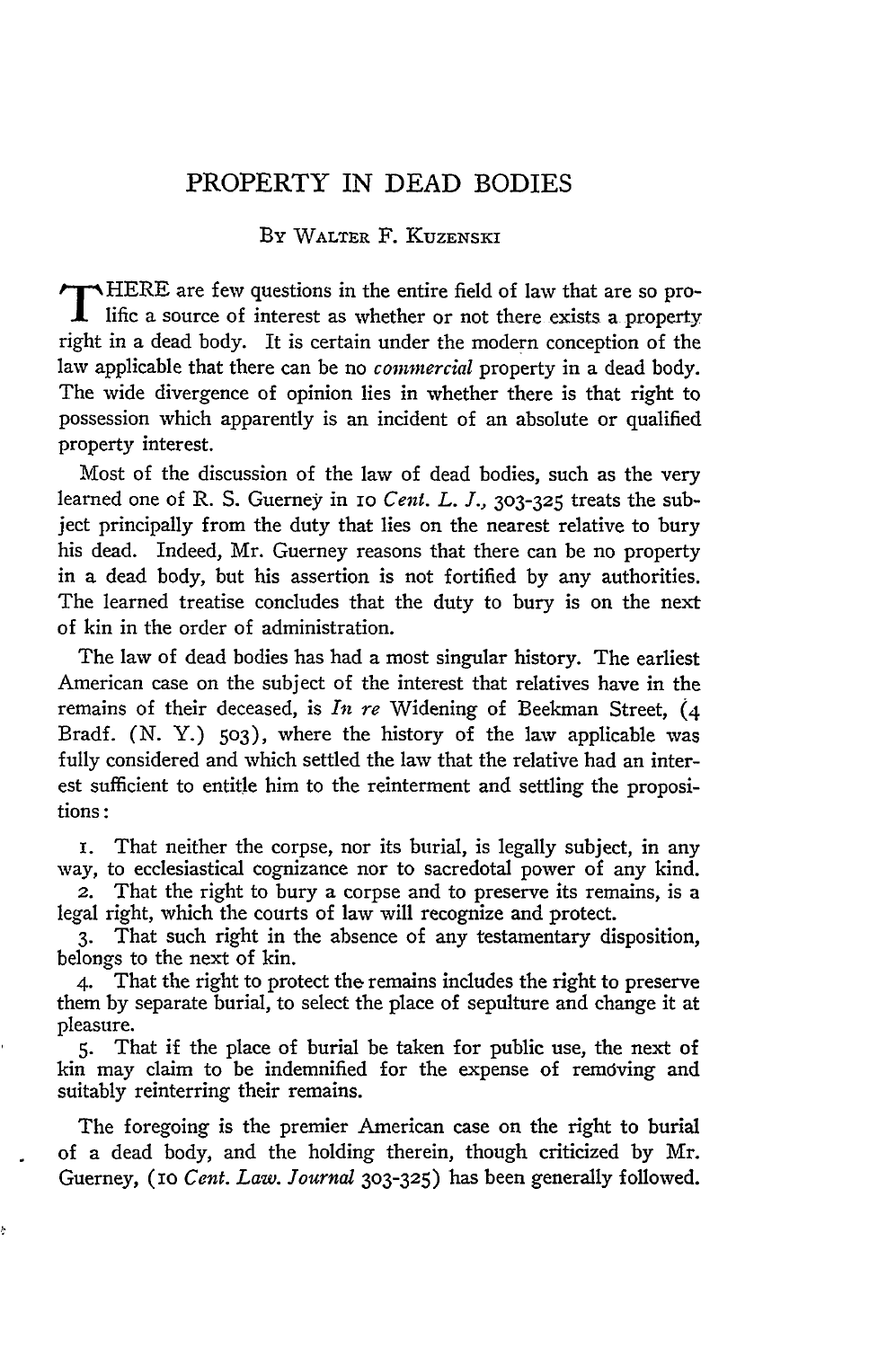#### *MARQUETTE LAW REVIEW*

### HISTORY OF THE LAW IN **ENGLAND**

It appears that in England, after the time of the Norman Conquest, the church claimed exclusive authority over the dead, doing this for the threefold purpose: to prevent sacrilege thereto, because the burial grounds belonged to the churches, and because, after death, the church had probate jurisdiction. *(In re* Beekman Street, 4 Bradf. (N. Y.) **503;** *Essays in Anglo-American Legal History,* Vol. I, page 248; Same Vol. 2, page **255.)** The exclusive jurisdiction of the Ecclesiastical Courts over the dead became in time, so exclusive that Lord Coke **(3** Coke's Inst. 202) declares

The burial of the cadaver, that is *caro data vermibus* (flesh given to worms) is *nullius in bonis* and belongs to ecclesiastical cognizance; but as to the monument, action is given, as has been said, at the common law for the defacing thereof.

That the Ecclesiastical Courts had practically exclusive jurisdiction was acknowledged *(Carvinies's Jus Canonicum; Voet ad Pandectas,* ed. 1731, Vol. **I,** p. *602; Burn's Ecc. Law,* 8th Ed. Vol. 1, 251, 271, **372.)** Blackstone dismisses the rights of the relatives with the words: "Though the heir has property in the monuments and escutcheons of his ancestors, yet he has none in their bodies or ashes."

t

However, in spite of the well defined rule heretofore expressed and declared by both court and commentator, there appears to have existed, prior to 1804, a right to arrest a dead body for debt. In **1700** the body of the poet Dryden was so arrested and in 1784 the body of Sir Bernard Taylor was arrested from his funeral cortège. In 1804, Lord Ellenborough declared such arrest illegal as *contra bonos mores. (Redfield's Surr. Rep.* Vol. 4, p. **527.)** It is hard to justify the right to arrest, if the doctrine of Lord Coke controlled for if there could be no property in the dead, and no value, how could there be an arrest, which is legally but an attachment of the body.

Even in America, as in Massachusetts before 1811, and in Rhode Island until some time thereafter, when the right was taken away by statute, the creditors had a right to arrest his dead body. *(Redfield's Surr. Rep.* Vol. 4, p. 527.) Such proceedings are now universally abolished, as revolting to public feelings.

Though it is now quite generally settled that the next of kin are entitled to bury their dead, and that it is their duty, yet such is merely an empty privilege unless such right is enforcible. If the law holds that there can be no property in a dead body either general or special, but that there might be recovery in trespass for interference with family rights, there is no way of recovering possession from an interloper unless there is ordinarily some pecuniary right violated. Presum-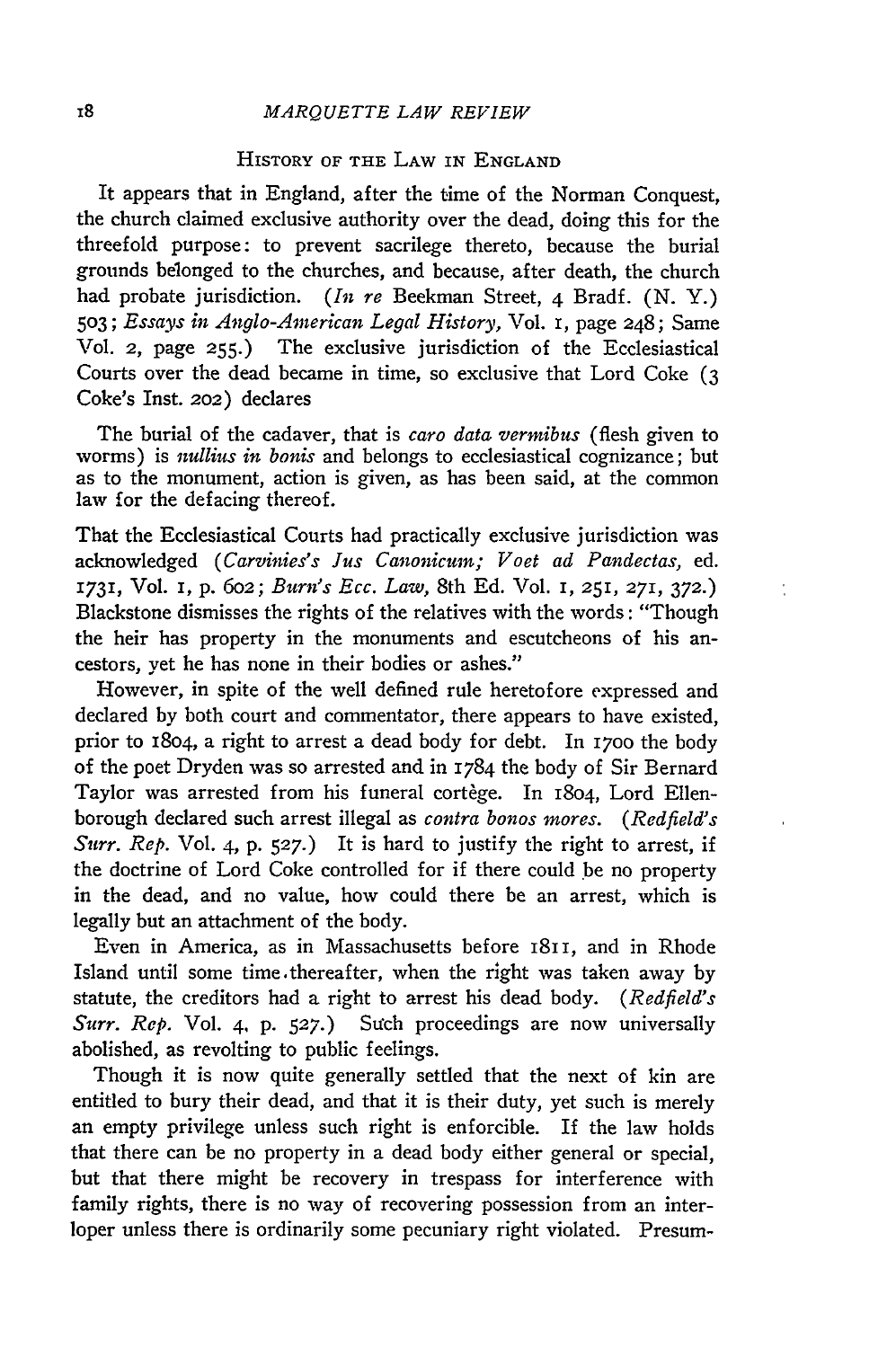ing that an interloper obtained possession of a corpse and refused to surrender the same on demand, what would be the remedy? Would replevin lie? Such was precisely the question before the Wisconsin Supreme Court in *LeMay v. Renier, (N.* W.) but the court declined to decide whether anyone had a property interest sufficient to mainitain replevin on the ground that the question was moot. Michigan has held, *(Keyes v. Konkel, 119 Mich. 550, 78 N. W. 649) that there can be no* property in a dead body, and that replevin cannot be maintained.

#### NATURE OF INTEREST IN **A** CORPSE

To determine whether a property interest exists in a corpse it is necessary to determine what the term "property" embraces. There is very general confusion in regarding property—the right to a thing—and the subject of property-the *res*-as identical. Property, says Bouvier, is the right and interest that a man has in lands and chattels to the exclusion of all others. A vested right of action, an intangible thing is as clearly property as a tangible object. The subject of property, the *res,* is merely one of the incidents of property, and whatever physical interference annuls the right of user takes property, (22 R. C. L. Prop. 37). The property in a dead body may be absolute, if any exists, or it may be limited to a mere right of present possession. Is there such a sole right of user to the corpse, belonging to the next of kin, to the exclusion of all others, as would permit the interest of such relative to be considered a property interest? In the opinion of this writer, there exists in the next of kin of a deceased person a qualified property interest in trust for burial. This opinion is founded on a consideration of the authorities hereafter discussed.

Most of the American cases wherein the question is considered hold that for an interference with the corpse, the relatives have a cause of action for trespass against the intermeddler, but as to what is the basis of the right, the courts are divided. Some courts found the action on an interference with the family relationship analogous to a cause for alienation of affections, while others place it upon other and different and varied grounds.

In all the American cases except possibly in Michigan *(Keyes v. Konkel, 78 N. W. 649)* it is recognized that, because, having for their foundation the system of Ecclesiastical law unknown in the United States, the English cases, and the commentaries thereon can be of but slight authority *(Renchar v. Wright,* **125** Ind. 536, **25 N. E.** 822; *Larsen v. Chase,* 47 Minn. **307, 50** N. W. 238.) One of the leading American cases on the rights of the relatives to an interest in the bodies of their dead is *Koerber v. Patek,* (123 Wis. 453, lO2 **N.** W. **40)** where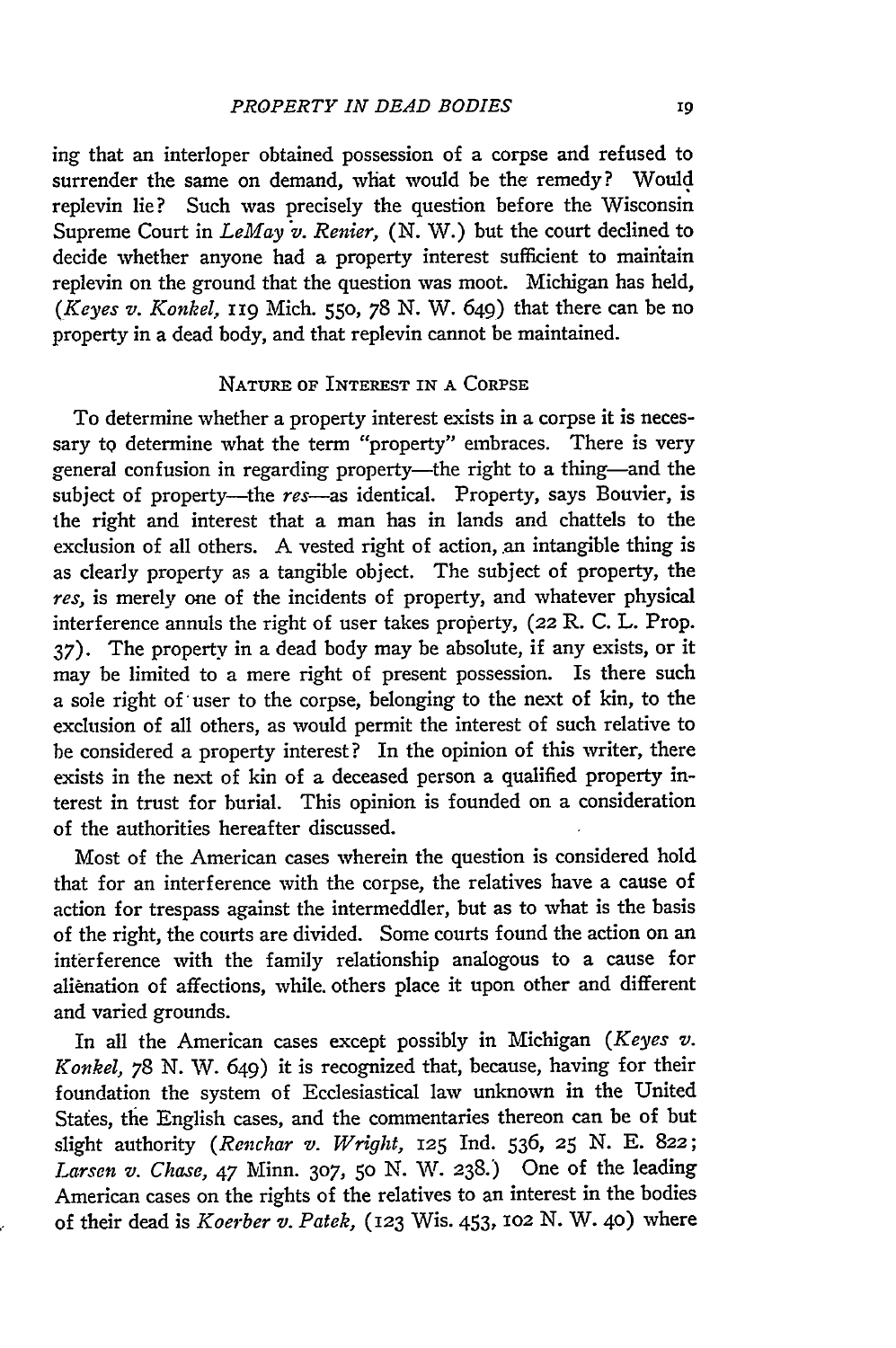an action was brought by the parent for the mutilation of a corpse. The court held that the right of the relatives to bury their dead inviolate and without interference is one of the clearest in the gamut of civil liberty, and one most important of preservation from the point of public welfare and decency. The learned court finds the law very unsettled, stating:

The whole subject is only obscured and confused by discussing the question whether a corpse is property in the ordinary *commercial* sense or whether it has any value as an article of traffic,

though it states that it finds it unnecessary to decide whether a property exists, it nevertheless allows recovery of damages. It is however, in reason, difficult to see how the court could hold that no property existed, for how could it permit the recovery of damages for the wrongful detention of that to which no one has a property right. For what is property but the absolute or qualified right to have possession *and* disposition of a thing?

The supreme court of Michigan *(Keyes v. Konkel, 78* N. W. 649) held that no property exists in a corpse, but most of the later decisions in many of the states, as Minnesota *(Larsen v. Chase,* **50** N. W. **238)** and Pennsylvania *(Pettigrew v. Pettigrew,* **56** Atl. 878) and .in South Carolina *(Osten v. Southern Ry. Co.,* 142 S. E. **50)** indicate that the rule is otherwise. In the Pennsylvania case, decided in 19o4, the court rationally declares that inasmuch as there is a legally recognized right of custody, control and disposition, the essential attributes of ownership, it may be said that there is property in a corpse. Its reasoning appears to be irresistible, especially when it holds that the relatives hold such property subject to a legal trust in conformity with the right and duty of burial.

There can be no valid objection on the ground of public policy if the rule above expressed is adhered to, for the property is subject to a public trust to bury, and cannot be made the subject of a revolting commerce. On the contrary, to hold that there is no property, and consequently no enforcible right to present possession but only the nebulous and possibly consolatory future action for damages for unwarranted interference, manifest evils must result. Then what is there to prevent an interloper from burying the body, for how can he be restrained, except by a mandatory injunction to deliver, which, unless the identical *property* rights are proven, the court must refuse to issue. *(Ryan v. Williams,* IOO Fed. **177; 32 C. J.** *Injunctions,* **pp. 23, 25,** 12o, *Gimbel v. Boston Store, 161* Wis. 489; *Cobb. v. Smith,* 16 Wis. 661; *Wolf R. Co. v. Pelican Co.* 83 Wis. *42 <sup>7</sup> ; Chi. Yacht Club v. Marks, 97* Ill. A. 406; *Wearin v. Munson,* **17** N. W. 746, (Ia.); *Carley v. Gitchell, 62* N. W. **lOO3** (Mich.); *New Jersey R. Co. v. Woodward,* 47 A. **273** (N. J.); *Country Club v. Loh-*

 $\mathbf{I}$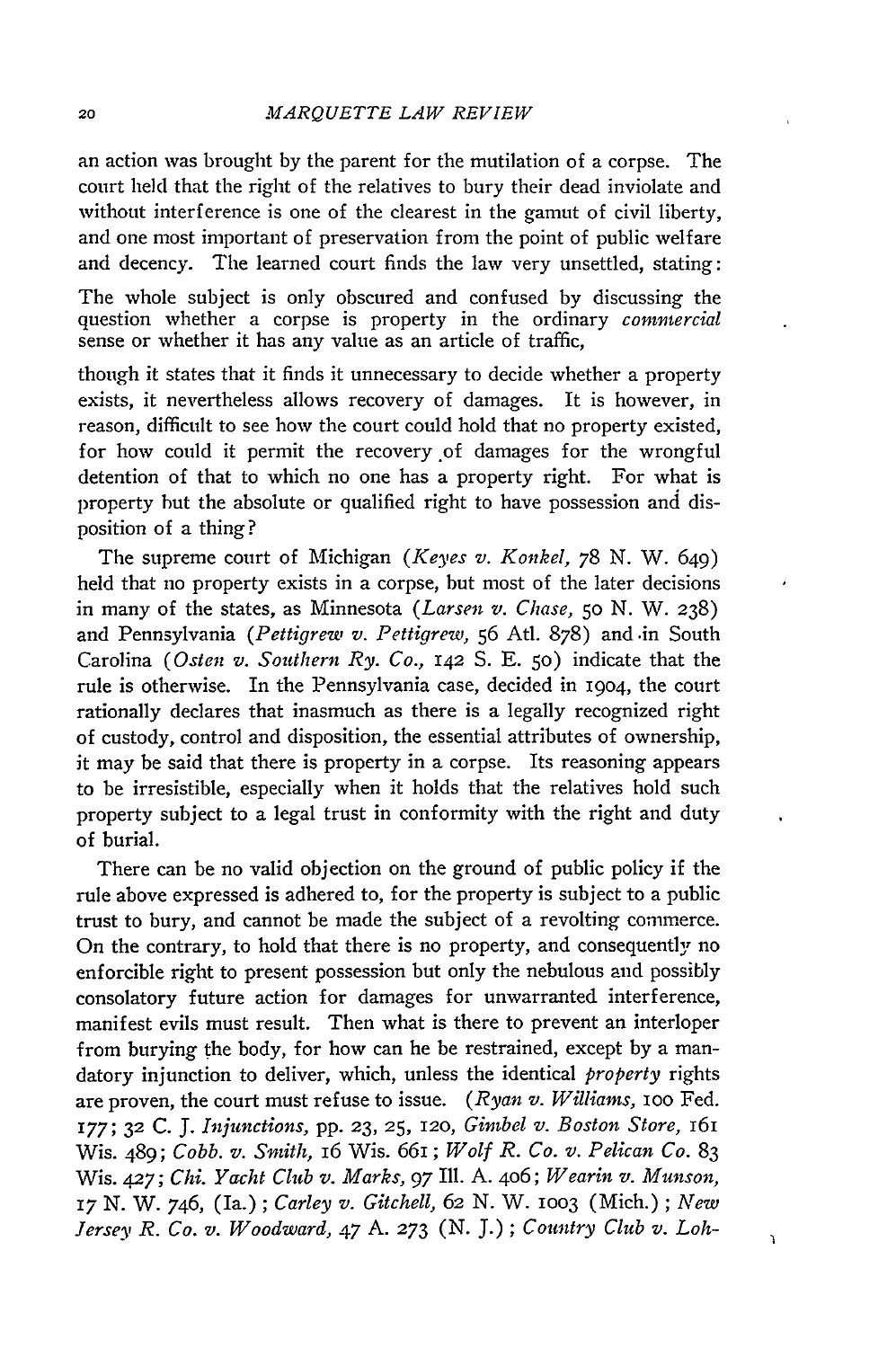*bauer, 67* **N.** Y. S. **909.)** Equity is apparently helpless to prevent the wrong, especially in view of the rule that equity will not decree temporary relief that must necessarily result in a final disposition of the case unless the right is undisputed. (32 C. J. *Injunctions,* **23, 25.)** And would equity entertain jurisdiction if an adequate remedy at law, to recover the property, exists? The rules of law would not permit it. Public policy demands that a property right in the body, limited or entire, be recognized in the nearest relative. It would appear that the doctrine of the Pennsylvania courts would be the logical one to follow.

The commentaries on the American law, such as *Ruling Case Law* (8 R. C. L. Dead Body, Sec. 3) and *Corpus Juris, (17* Dead Bodies 1137) state the rule to be that there can be no property in a dead body in the ordinary sense, relying mainly on the English cases, which are warped **by** the English Ecclesiastical law, and on *Keyes v. Konkel* **(119** Mich. **550.** 78 N. W. 649). Yet it is doubtful if such can be the actual rule, especially in view of the very meager consideration given the question in the Michigan case, and the necessary limitation of the case to the Michigan statute which it construes. The case evidently bases its rule on the English doctrine. The authority of the Michigan case is very materially lessened because of the fact that it was cited and urged in the leading case of *Koerber v. Patek,* 123 Wig. 453, **102** N. W. **4o)** and disregarded, and from the fact that all of the later cases are not influenced **by** its determination.

It must be agreed that all of the later cases give either an entire, or qualified property interest in a dead body. In Minnesota *(Larsen v. Chase,* **50** N. W. 238) the very able opinion of the court concludes that an entire property exists, determining that the principles of the English common law are inapplicable, since the common law courts refused to assume jurisdiction because jurisdiction in such matters was accorded exclusively to the ecclesiastical courts, and the corpse was treated as belonging to no one unless to the church; and that such principles were inapplicable here. It doubts the foundation of the common law doctrine, in this connection saying:

The doctrine that a corpse is not property seems to have its origin in the dictum of Lord Coke, 3 **Co.** Inst. **203,** where in asserting the authority of the church, he says; "It is to be observed that in every sepulture, that hath a monument two things are to be considered: viz., The monument, and the burial of the dead. The burial of the cadaver is *caro data vermibus* (flesh given to worms) is *nullius in bonis,* and belongs to ecclesiastical cognizance" . . . "If the proposition that a dead body is not property rests on no better foundation than the etymology of the word 'cadores' its correctness would be more than doubtful."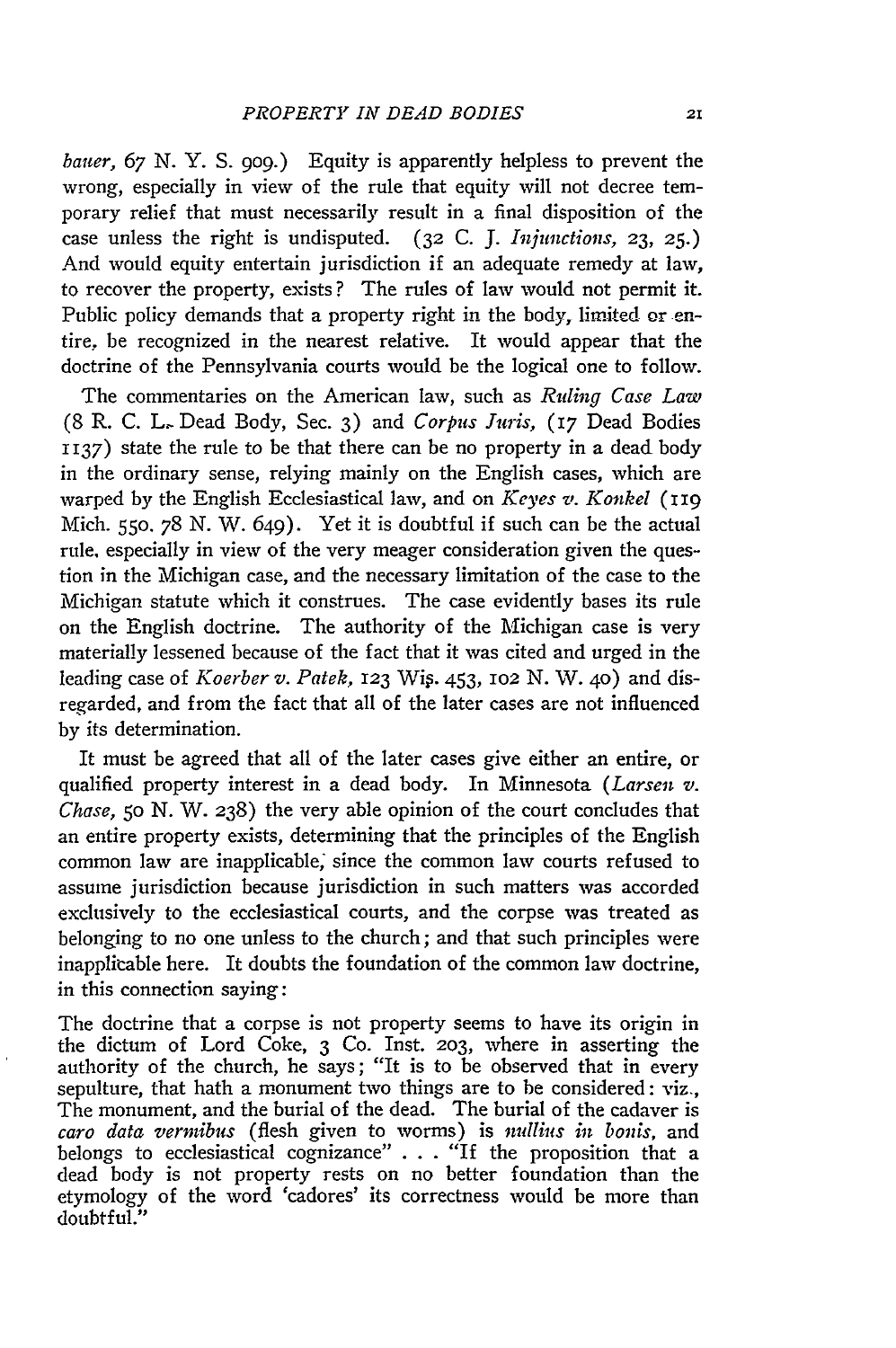The learned court then reaches the following conclusion:

But whatever may have been the rule in England under the Ecclesiastical law, and while it may be true still that a dead body is not property in a commercial sense of that term, yet in this country it is, so far as we know, universally held that those who are entitled to the possession and custody of it for purposes of decent burial have certain legal rights to and in it which the law will protect. Indeed the mere fact that a person has exclusive rights over a body for the purposes of burial, necessarily leads to the conclusion that it is property in the broadest sense of the term, viz., something over which the law accords him exclusive control.

Though the above case accords to the right of custody and burial, the dignity of a property right, and though the law in Indiana appears to be that such right is unequivocally a property right *(Bogart v. Indianapolis,* 13 Ind. 134) the greater majority of states where the subject has been litigated hold that there is a special or *quasi* property in a dead body. Such is the rule in Missouri *(Litteral v. Litteral,* **13o** Mo. App. 3o), in Rhode Island, *(Pierce v. Swan Point Cemetery,* IO R. 1. **227),** in Indiana *(Orr v. Dayton Tractor Co.* 96 N. **E.** 462) and in New York, *(Danaby v. Kellogg,* 126 N. Y. S. 444). The Canadian cases similarly hold that the right to the dead body is a property right, the appellate court in *Miner v. Canadian Pac. Ry.* (15 Western L. R. (Can.) 161, 2 A. R. C. 1169) after declining to follow the case of *Keyes v. Konkel* (Mich.) succinctly reviews the law as follows:

Taking then the English decisions, we find the proposition that there can be no property in a corpse laid down without exception; that the foundation of this seems to be a statement in Blackstone (Bk. 4 p. 236) for which Hayne's case is given as authority; that it is in fact no authority for that proposition; that the first known reported case which seems to be such authority is the very unsatisfactory note of Handasyde's case (2 East P. C. 652) ; that on the strength of Hayne's case, Blackstone, and Handasyde's case, the courts subsequently accepted the proposition as settled law; that in most instances the statement of the proposition is obiter dictum.

The appellant court of Quebec-reached a similar conclusion *(Phillips v. Montreal, Gen. Hospital,* 33 Que. S. C. 483).

From the .authorities above quoted it would seem that the law recognizes a right over the dead body, of the dignity of a property right, which according to the better reasoning, is a special property in trust for burial. Indeed, it cannot well be doubted that a property right exists, for all authorities are agreed that there may be a recovery of damages for interference with the right of burial. This right cannot be in tort for interference with the family relationship, as in case of alienation of affections, or criminal conversation, because in those cases the loss of conjugal society and affection of the wife are the foundation

22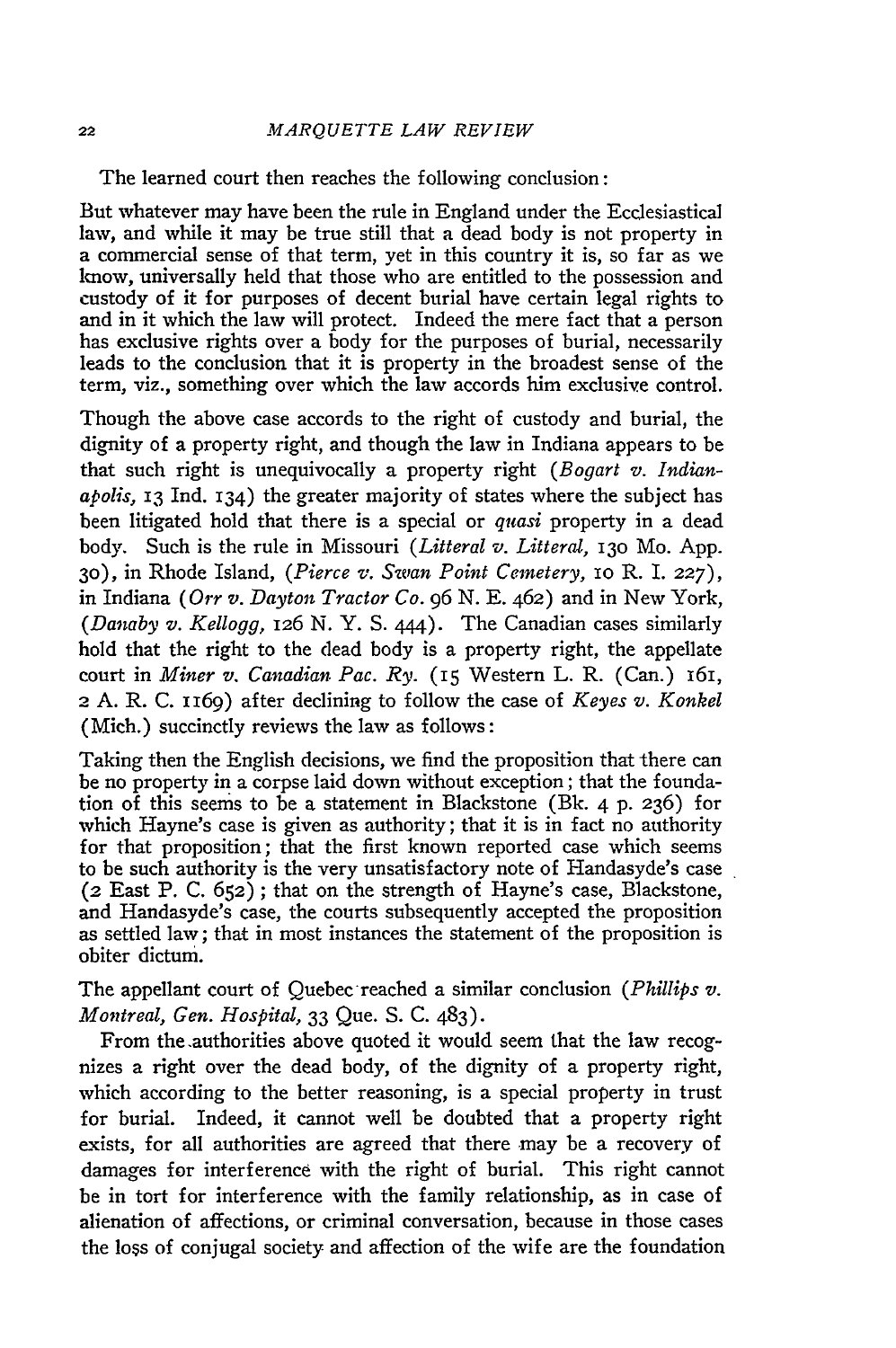*.of* the recovery; or as in case of seduction where loss of services must be proved. In case of death, none of the above can be proved, nor is there any basis of recovery, unless indeed there is property in the corpse. On an analysis of the basis of recovery, can it logically be said that damages can be had for the withholding of something in which an interest in the res thereof can never be acquired? If A takes something to which no one, including B, has no right to ever acquire an interest in, can there be damages for the withholding from B, that which B could never acquire?

#### **THE IBMEDY OF ONE DEPRIVED** OF **RIGHT** TO BURY

If there is any property right existent in a dead body, as the authorities seem to indicate, then replevin for the body may be maintained. Indeed a bailee, or anyone entitled to a mere right of present possession may ordinarily maintain replevin under the laws of most states, including Wisconsin (Wis. Stats. *2718-2722)* for sole ownership is not necessary to maintain replevin against a stranger having neither title nor right of possession, *(Swensen v. Wells,* **140** Wis. 316) and the wrongful detention and plaintiff's right of possession constitute the *gistof* the action of replevin *(Cronce v. Coombs, 144* N. W. **251** (Neb.). In Wisconsin the statute itself (Sec. **2718** Wis. Stat.) permits recovery so long as there is a special property in the res.

The matter of the right to maintain an action in replevin for a dead body was recently considered by the Wisconsin Supreme Court in LeMay v. Renier,-N. W.-, but the court found the determination of the maintainability of such an action unnecessary, inasmuch as the question was moot, presumably since the defendant, from whom the body was replevined could not under any circumstances, have any defense or relief. Indeed, if the body is incapable of becoming the subject of property, and the plaintiff obtains peaceable possession by replevin or otherwise, why should he not avail himself of this nature of self-help, so long as he does not breach the peace, and so long as the defendant has also no right? Then, theoretically, be the recovery of the body by consent, by surreptitious removal, by legal writ, or by equitable aid, so long as the defendant is not harmed, the claimant merely avails himself of that which can belong to no one, but to which he, at least, has some legal right, and in view of the gradual abolition of distinctions between law and equity, a recovery at law rather than in equity (if any there exists **by** mandatory injunction) is to be preferred, for the replevin action is expedient, appropriate and certain, and therein the defendant may reclaim the property by giving bond.

As has been heretofore intimated equity could, in this case, have acted only **by** mandatory injunction commanding the defendant to deliver the